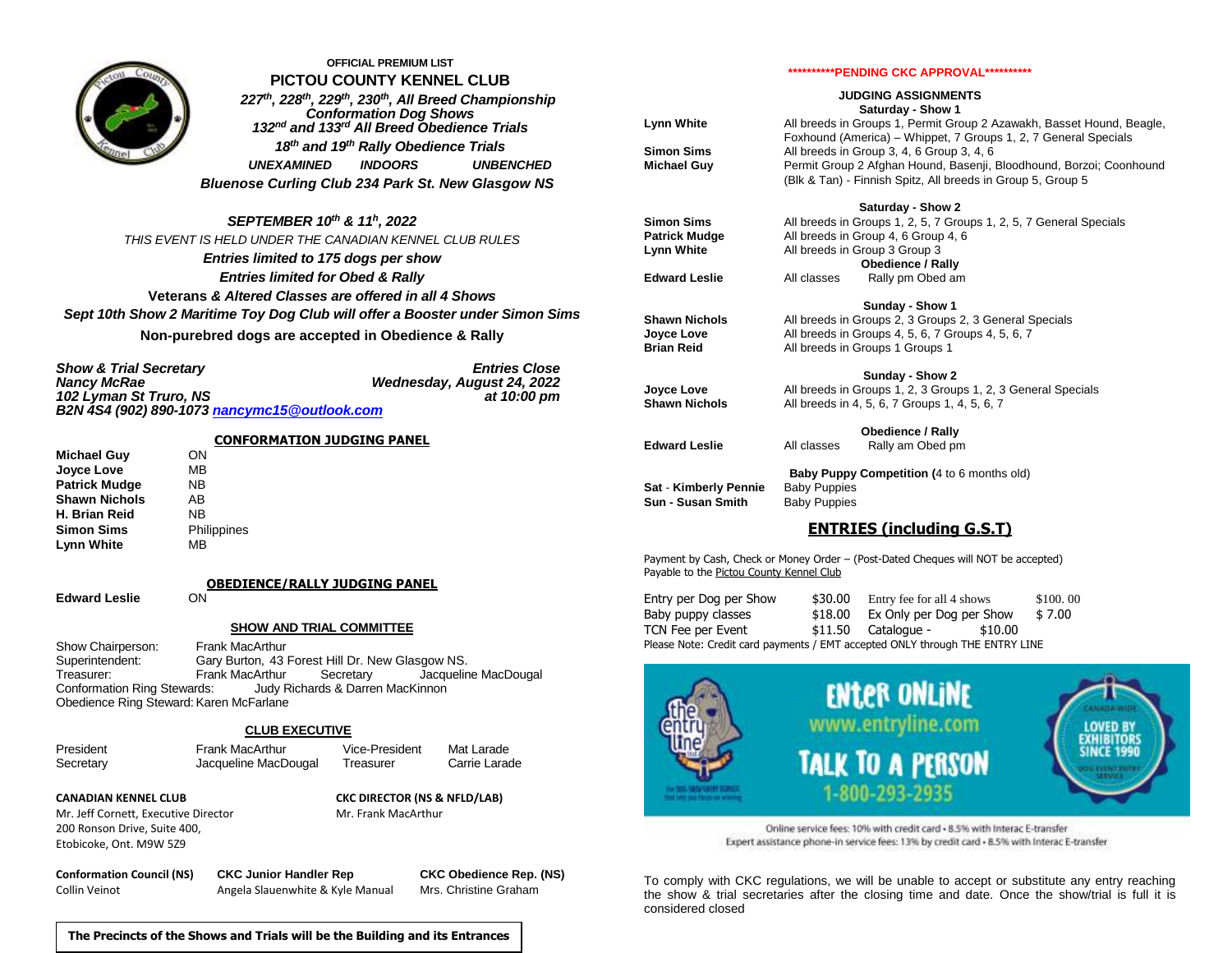#### **PICTOU COUNTY KENNEL CLUB**

**No post dated cheques accepted.** A post dated cheque is one that is dated after the receipt of the entry. All NSF cheques will be Subject to a charge of \$25.00. N.S.F. cheques are considered non-payment of entry fees and are punishable by disciplinary action and cancellation of awards. All fees must be paid before the show.

**Important Note Regarding Emails & Faxes – it** will be the responsibility of the exhibitor to ensure that any electronic submission, either email, facsimile, or any document transmitted electronically, reaches the proper authority or recipient, within the times and limits as regulated for each document in the CKC Rules & regulations. Sent fax receipts, and/or, copies of sent emails will not be taken as evidence of receipt by recipients.

### **PROUD SPONSER OF ALL PRIZES**

# **ROYAL C***A***NIN**

Suitable prizes and a rosette will be offered for Best in Show, Reserve Best in Show, Best Puppy In Show, Best Baby Puppy in Show, Best Veteran in Show and all Group 1st Rosettes will be offered for Puppy in Group & Baby Puppy in Group.

#### **CONFORMATION CLASSES**

| Junior Puppy           | A dog 6 months up to 9 months on the day of the show                                                                                                                                                                                                                                                           |
|------------------------|----------------------------------------------------------------------------------------------------------------------------------------------------------------------------------------------------------------------------------------------------------------------------------------------------------------|
| Senior Puppy           | A dog between 9 months and up to 12 months on the day of the show                                                                                                                                                                                                                                              |
| 12-18 Months           | A dog between 12 months and up to 18 months on the day of the show                                                                                                                                                                                                                                             |
| Canadian Bred          | A dog which was born in Canada                                                                                                                                                                                                                                                                                 |
| Bred by Exhibitor      | A dog owned and handled by the breeder                                                                                                                                                                                                                                                                         |
| Open Class             | A dog 6 months of age or older                                                                                                                                                                                                                                                                                 |
| Specials Only          | Dogs who are Canadian Champions                                                                                                                                                                                                                                                                                |
| <b>Exhibition Only</b> | Dogs 6 months and over not in competition. Dogs 3 months of age and under 6<br>months of age on the day of the show may be entered in Exhibition Only<br>providing that the owner of the puppies has also entered a dog in one of the<br>requiar official classes. No exhibitor may enter more than 2 puppies. |

#### **OBEDIENCE CLASSES**

Novice A & B, Open A (H & 18) & B (H & 18), Utility A & B (Pre-Novice, Novice C and Novice Intermediate) SEPARATE ENTRIES ARE REQUIRED FOR EACH CLASS ENTERED State Jump Heights

#### **RALLY CLASSES:**

Novice A & B, Intermediate, Advanced A & B, Excellent A & B, Master SEPARATE ENTRIES ARE REQUIRED FOR EACH CLASS ENTERED State Jump Heights

Rally ring size is 40' by 50'.

#### **ENTRY INFORMATION**

1. All entries are to be sent to the Show Secretary and must be received by the closing date and time.

- 2. No entry will be accepted unless accompanied by proper entry fees and forms.
- 3. Exhibitors must abide by errors made in entering their dogs regardless of how or by whom entries were made.
- 4. To comply with CKC regulations, we will be unable to accept or substitute any entry reaching the show / trials secretary after the closing date and time.

6. A dog which is individually registered in the records of the Canadian Kennel Club, and has completed the requirements of Championship, in accordance with the provisions of Ch. 20 of these rules, after the closing date and time for entries for a show, may be transferred from one of the Regular Classes to "Specials Only", providing the request for transfer is submitted to the Show Secretary IN WRITING at least one hour prior to the opening of the show, by the owner or handler.

#### **GENERAL INFORMATION**

- The Pictou County Kennel Club will use care and diligence for the safety and welfare of the dogs and exhibitors but will not be responsible in the event of any accident to dogs, exhibitors or spectators.
- Handlers and exhibitors with several breeds must arrange for alternative handlers should judging times of different breeds conflict.
- The superintendent will be in complete charge of these shows and trials. It shall be the duty and obligation of the show-giving club to see that a judge, club official, volunteer, or any participant at an event held under these rules is not subject to indignities. The Conformation Show Committee Chair shall promptly report to the CKC any infringement of this regulation, and the Discipline Committee shall have the authority to take such action as it deems fit on receipt of a report indicating that this has occurred. (Conformation Show Rules Sec. 19.7)
- If because of riot, civil disturbance or other acts beyond the control of the PCKC, it is impossible to open or complete the Shows, no refund of entry fees will be made
- Only dogs entered in the Shows will be permitted on the show premises. Only a dog individually registered, or eligible to be registered, in the stud book of the Canadian Kennel Club may compete in these shows and trials.
- A judge officiating at a show shall not be subject to indignities of any kind during the progress of the show and it is the duty and obligation of the show-giving club to see that this rule is effectively carried out. (Dog Show Rules, Sec. 4.1.3)
- No person may approach a judge, either directly or otherwise, orally or in writing, to favour his entry. Disciplinary action will be taken against any person who violates this rule or against a judge who fails to report any contravention of this rule to the CKC within 14 days of the act. (Dog Show Rules Sec. 4.1.6)

**Rules** a copy of the rules pertaining to dog shows may be obtained from the Canadian Kennel Club. It is the exhibitor's responsibility to know the rules pertaining to these events.

| <b>Catalogues</b>    | catalogues \$10.00 either pre-ordered or at the show.                                                                                                                                                                                                 |
|----------------------|-------------------------------------------------------------------------------------------------------------------------------------------------------------------------------------------------------------------------------------------------------|
|                      | Catalogues will not be mailed to absentee exhibitors.                                                                                                                                                                                                 |
| Junior handling      | will be held Saturday in the first available ring. Dogs competing in junior<br>handling must be entered in the show in one of the regular classes or in<br>exhibition only.                                                                           |
| Advertising          | rate \$40.00 full page, \$25.00 half page. All copy must be print ready and in the<br>hands of the show secretary, with payment, by entry closing date                                                                                                |
| <b>Booth space</b>   | Booth Space is FREE. Reserve early. Contact Club Secretary Kim Livingston -<br>kim.livingston@ca.gt.com                                                                                                                                               |
| Photographer         | The official show photographer is Mr. Walter Norris, Hubbards N.S. 902 857-<br>9820. No other photographers may take official photographs or photographs for<br>resale on the show or trial premises. Only pictures for personal use may be<br>taken. |
| <b>Veterinarians</b> | New Glasgow Veterinary Clinic, Westville Rd. New Glasgow Ph. 752-4277                                                                                                                                                                                 |

5. Only dogs eligible for CKC registration may enter this show.